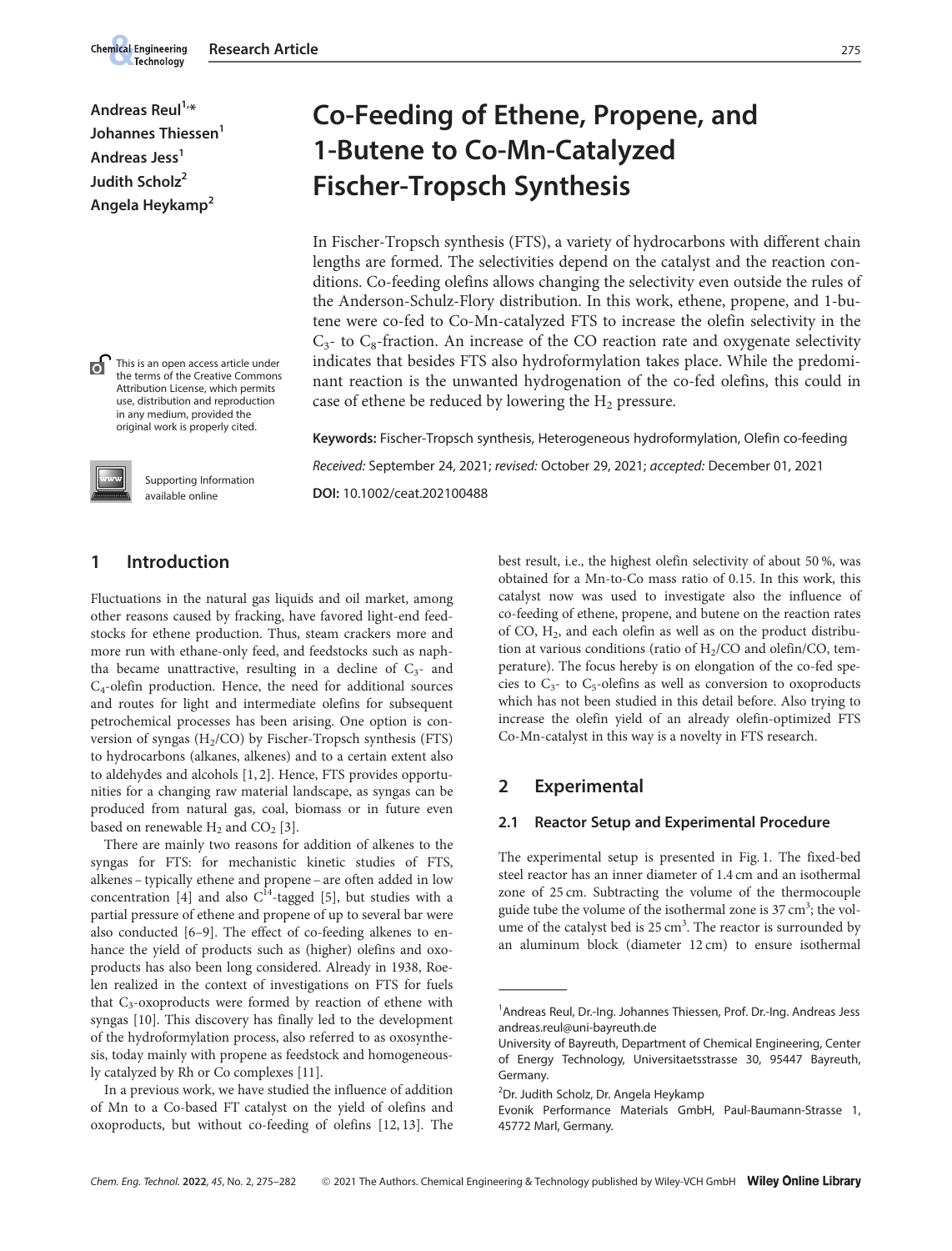

Figure 1. Experimental setup for FTS with co-feeding of  $C_2H_4$ ,  $C_3H_6$ , and  $n-C_4H_8$ . MFM, mass flow meter; DV, direct vaporizer; CT, cold trap; BPR, back-pressure regulator; GC, gas chromatograph; PI, pressure indicator; TI, temperature indicator; FI, flow indicator.

conditions, and the bed temperature is controlled by an electrical heating jacket. The flow of the gases  $(H_2, CO, N_2, C_2H_4,$ and a mixture of 1 % cyclopropane in  $N_2$ , used as internal standard for the analysis by GC) is regulated by massflow controllers (Bronkhorst) and the pressure by a back-pressure regulator.  $C_3H_6$  and  $C_4H_8$  are liquids at reaction pressure (2 MPa) and ambient temperature, and are vaporized in a vaporizer (aDROP, aSTEAM DV-1) after raising their pressure to reaction pressure by an HPLC pump (Bronkhorst, mini CORI-FLOW; FLUSYS WADose LITE HP).

The Mn-Co catalyst optimized for a high olefin selectivity (for preparation and characterization, see the Supporting Information) was activated in  $H_2$  prior to FTS. The reactor containing the catalyst (4 g diluted 1:6 with quartz sand of 200-300  $\mu$ m), was heated in a gas flow of 20% H<sub>2</sub> in N<sub>2</sub>  $(5 \text{ L}_{\text{STP}} \text{h}^{-1} \text{g}_{\text{cat}}^{-1}, 3 \text{ K} \text{min}^{-1}$  to 360 °C with 3 h hold), then kept for 2 h at 360 °C in pure H<sub>2</sub>. After cooling to 150 °C, the reactor was pressurized to reaction pressure (2 MPa) under syngas  $(H_2/CO = 2 \text{ mol mol}^{-1})$  and slowly heated to reaction temperature. To assure steady state, the catalyst was run for 50 h after activation and every change of the reaction conditions before sampling started. Repeated measurements showed no deactivation or selectivity change. Nevertheless, each parameter variation was carried out with a fresh catalyst.

All experiments, except for  $H_2$  pressure variations, were carried with a H<sub>2</sub>-to-CO ratio of 2. N<sub>2</sub> was used as make-up to maintain a constant total pressure. The temperature for all experiments was 210  $^{\circ}$ C except for the variation of ethene pressure at 190 °C due to the high reactivity. By adjusting the residence time a constant CO conversion of about 10 % could be achieved, which guarantees differential conditions for calculation of reaction rates. The volume flows of the feed and product gas were measured in a soap bubble burette. For details on reaction conditions and analysis, see the Supporting Information.

#### 2.2 Calculations

The conversion  $X_i^{(1)}$  of CO and olefin was calculated using Eq. (1):

$$
X_{\mathbf{i}} = \frac{\dot{n}_{\mathbf{i},\text{in}} - \dot{n}_{\mathbf{i},\text{out}}}{\dot{n}_{\mathbf{i},\text{in}}} \tag{1}
$$

with  $i = CO$ , olefin.

The reaction rates were calculated by Eq. (2).

$$
r_{\rm i} = \frac{\dot{n}_{\rm i,in} - \dot{n}_{\rm i,out}}{m_{\rm Co}}\tag{2}
$$

with  $i = CO$ , olefin.

The conversion-related carbon mass balance  $MB<sub>C</sub>$  was determined to verify that all (>90%) of the converted carbon from CO and the co-fed olefins is found in the products  $\dot{m}_{\text{C,product}}$ :

$$
MB_{\rm C} = \frac{\dot{m}_{\rm C,product}}{(\dot{m}_{\rm C,CO,in} + \dot{m}_{\rm C,Olefin,in}) - (\dot{m}_{\rm C,CO,out} + \dot{m}_{\rm C,Olefin,out})}
$$
\n(3)

The modified residence time  $\tau$ ' is the ratio of the mass of the main active component cobalt and the total volume flow  $V_{\text{tot}}$ under reaction conditions:

$$
\tau' = \frac{m_{\text{Co}}}{\dot{V}_{\text{tot}}} \tag{4}
$$

The experimental setup allows to measure the overall CO conversion only (rate  $r_{\text{CO,overall}}$ ). To distinguish between CO consumed by standard FTS ( $r_{\text{CO,FTS}}$ ) and by reaction with the co-fed olefin  $(r_{\text{CO,olefin}})$ , the experiments were carried out under the same conditions with and without olefin co-feeding. The rate of CO consumption by reaction with the olefin  $r_{\text{CO,olefin}}$  was calculated based on the measurable overall rate  $r_{\rm CO, overall}$  and the FTS only rate  $r_{\rm CO, FTS}$  without olefin addition assuming that the olefin does not affect the surface concentration of other species above all of CO:

rCO;olefin ¼ rCO;overall rCO;FTS (5)

It must be noted that for the given reaction conditions, above all high partial pressures of the co-fed olefins,  $r_{\rm CO, overall}$  turned out to be much higher than  $r_{\text{CO,FTS}}$  in case of ethene. For propene addition,  $r_{\rm CO, propene}$  is in the same order of magnitude as  $r_{\text{CO,FTS}}$ , and in case of butene addition,  $r_{\text{CO,butene}} \ll r_{\text{CO,FTS}}$ ; see Sect. 3 and Fig. S1 in the Supporting Information. The assumption that  $r_{\text{CO,FTS}}$ , i.e., formation of HCs (only) from CO and H2, is not affected by olefin co-feeding is confirmed by the fact that the formation rates of HCs with lower carbon numbers as the one of the co-fed olefin (CH<sub>4</sub> for ethene, CH<sub>4</sub> and C<sub>2</sub>-HCs in case of propene, and  $CH_4$ ,  $C_2$ -HCs and  $C_3$ -HCs for butene) tion that  $r_{CC}$ <br>H<sub>2</sub>, is not aff<br>that the form<br>the one of th<br>in case of production<br> $\overline{r}$ <br> $\overline{r}$ <br> $\overline{r}$ <br> $\overline{r}$ <br> $\overline{r}$ <br> $\overline{r}$ <br> $\overline{r}$ <br> $\overline{r}$ <br> $\overline{r}$ <br> $\overline{r}$ <br> $\overline{r}$ <br> $\overline{r}$ <br> $\overline{r}$ <br> $\overline{r}$ <br> $\overline{r}$ <br> $\$ 

<sup>1)</sup> List of symbols at the end of the paper.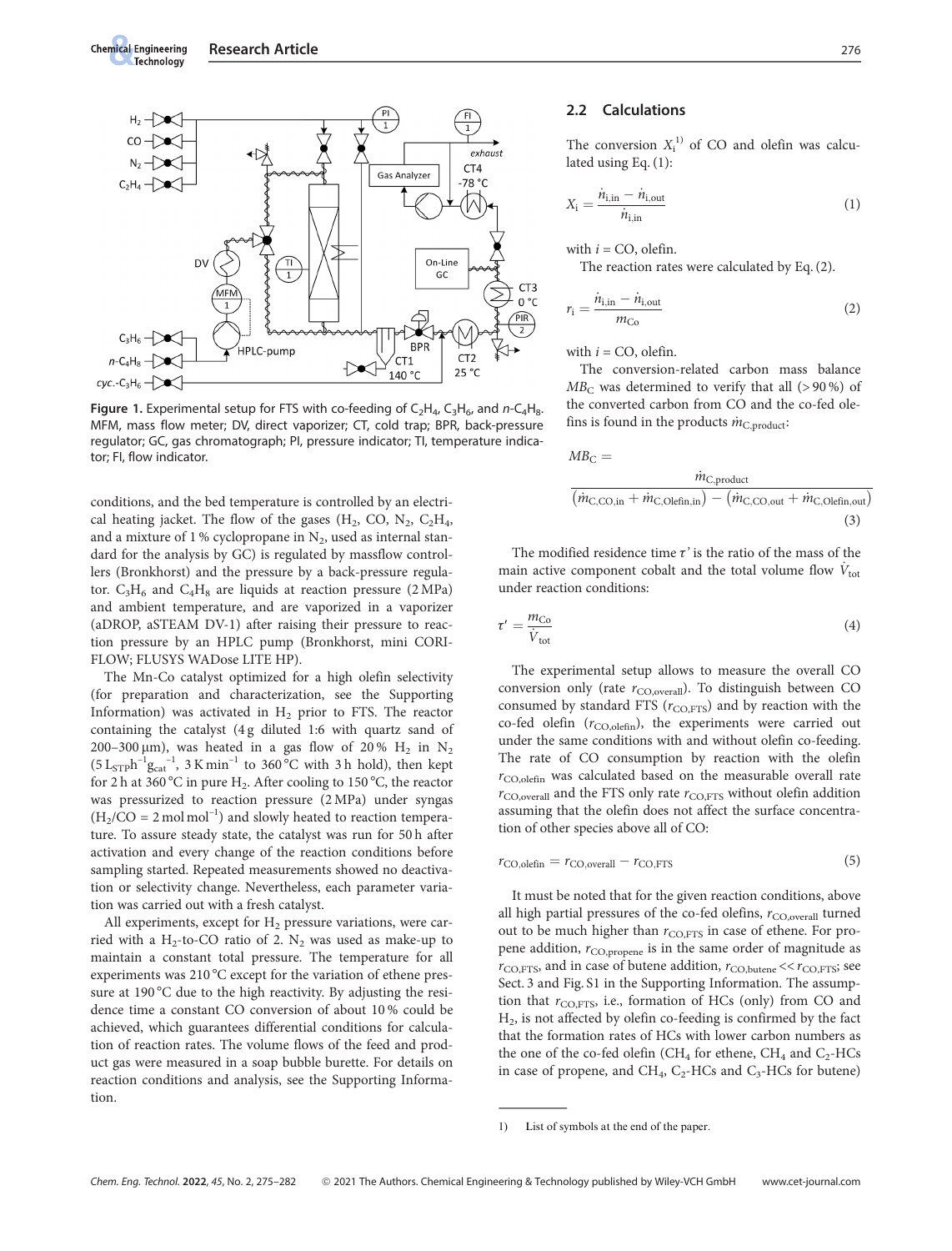

are practically not affected by addition of ethene, propene, and butene, respectively (see Figs. S2–S4). Note that this simplification by separating the reaction pathways is not true on a mechanistic level where hydroformylation and FTS (with and without olefin co-feeding) are sharing common initiation reaction steps.

The carbon-related selectivity S<sub>methane</sub> of FTS was calculated from the rate of methane formation  $r_{\text{C,methane,FTS}}$  relative to the rate of CO conversion by FTS only,  $r_{\text{CO,FTS}}$ . For further information see Tab. S2.

$$
S_{\text{methane}} = \frac{r_{\text{C},\text{methane}}}{r_{\text{CO,FTS}}} \tag{6}
$$

## 3 Results

### 3.1 Change of CO Reaction Rate by Co-Feeding of Olefins

A linear increase in the CO conversion rate was observed with rising olefin partial pressure while co-feeding  $C_2H_4$ ,  $C_3H_6$ , and  $n-C_4H_8$  (Fig. 2). This confirms the results of Adesina et al. for a low ethene partial pressure of about 0.02 bar compared to this work with 1 to 4 bar [14]. This increase in activity is most pronounced for ethene with an rise in activity of 25-fold at 4 bar  $C<sub>2</sub>H<sub>4</sub>$  compared to FTS only. The activity increase is noticeably lower for  $C_3H_6$  (2-fold) and n- $C_4H_8$  co-feeding (1.2-fold). This decrease of the enhancement of the rate with growing chain length of the olefin corresponds to results of co-feeding of ethene and propene in lower concentrations [7]. The probability of olefin (re)adsorption also seems to be reduced with increasing chain length [15]. It should be noted that the co-feeding experiments took place at different temperatures (190 °C and 210 °C) to avoid a temperature run-away in case of  $C<sub>2</sub>H<sub>4</sub>$ . The measurements show that the relative activity is the same for these temperatures so the effects seen here can be ascribed solely to the difference in C-number of the co-fed olefin.



Figure 2. Normalized CO conversion rates with increasing partial pressure of ethene (190 °C,  $r_{\text{CO,FTS}}$  (without ethene) = 0.54 mmol s<sup>-1</sup>kg<sub>co</sub><sup>-1</sup>), propene, and 1-butene (both 210 °C,  $r_{CO,FTS}$  (without olefin) = 3.61 mmol  $s^{-1}kg_{Co}^{-1}$ ), olefin partial pressures 0 to 4 bar,  $X_{CO}$  = const.  $\approx 10\%$ .

An increasing olefin partial pressure also leads to increasing olefin conversion rates, but comparing the absolute values of CO and olefin conversion rates leads to a mismatch as shown for co-feeding of  $C_2H_4$  in Fig. 3. The conversion of ethene (and also of the  $C_{3}$ - and  $C_{4}$ -olefin) is higher compared to the CO conversion. This could be due to hydrogenation, dimerization, and/or oligomerization of the olefin. Yet, product analyses and H2 conversion rates confirm hydrogenation to the corresponding alkane to be the reason. Conversion of ethene varied from 60 % (at 1 bar  $C_2H_4$ ) to 25 % (at 4 bar), but about 65 % of the converted ethene was always hydrogenated to ethane. Analogous observations were made for  $C_3H_6$  and  $n$ -C<sub>4</sub>H<sub>8</sub> with an even higher selectivity to the corresponding alkane (80–90 %).



Figure 3. Conversion rates of ethene and CO with varying partial pressure of ethene (0 to 4 bar) and CO conversion rate for FTS without olefin co-feeding ( $p_{H2} = 6$  bar,  $p_{CO} = 3$  bar, 190 °C  $X_{CO}$  = const.  $\approx 10\%$ ).

## 3.2 Product Composition at Varying Olefin Partial Pressures

Besides hydrogenation, up to 40 % of the co-fed olefin reacts with CO and  $H_2$  to form linear higher alkanes and olefins, mainly 1-alkenes, or higher oxygenates (alcohols and aldehydes), as can be seen in Tab. 1. In case of ethene co-feeding, a maximum of 10–20 % of the converted olefin can be found in FTS products. The main products of all co-fed olefins are the corresponding alkane and oxo-products from hydroformylation (Figs. S5–S7). It should be noted that the amount of co-fed olefin was much higher than the amount produced by FTS so the latter one could be neglected.

The most significant change when co-feeding olefins occurs in the fractions with C-number N elongated by one  $(= C<sub>3</sub>$  for  $C_2H_4$ -,  $C_4$  for  $C_3H_6$ -, and  $C_5$  for  $C_4H_8$ -co-feeding, in general:  $(N+1)$ "). Slight increases compared to FTS without co-fed olefins can be found in fractions with higher C-numbers as well, yet the dominating reaction is initiation of chain growth and not propagation, as shown in previous works [6, 16, 17].

Furthermore, while in mere FTS no aldehydes and very few alcohols are produced, co-feeding of olefins leads to a significant increase of these products. This is particularly pronounced for the " $N+1$ "-fraction: This fraction consists of 95% valuable (non-paraffinic) products (olefins, aldehydes, alcohols) in case of co-feeding of ethene compared to 69 % without co-feeding.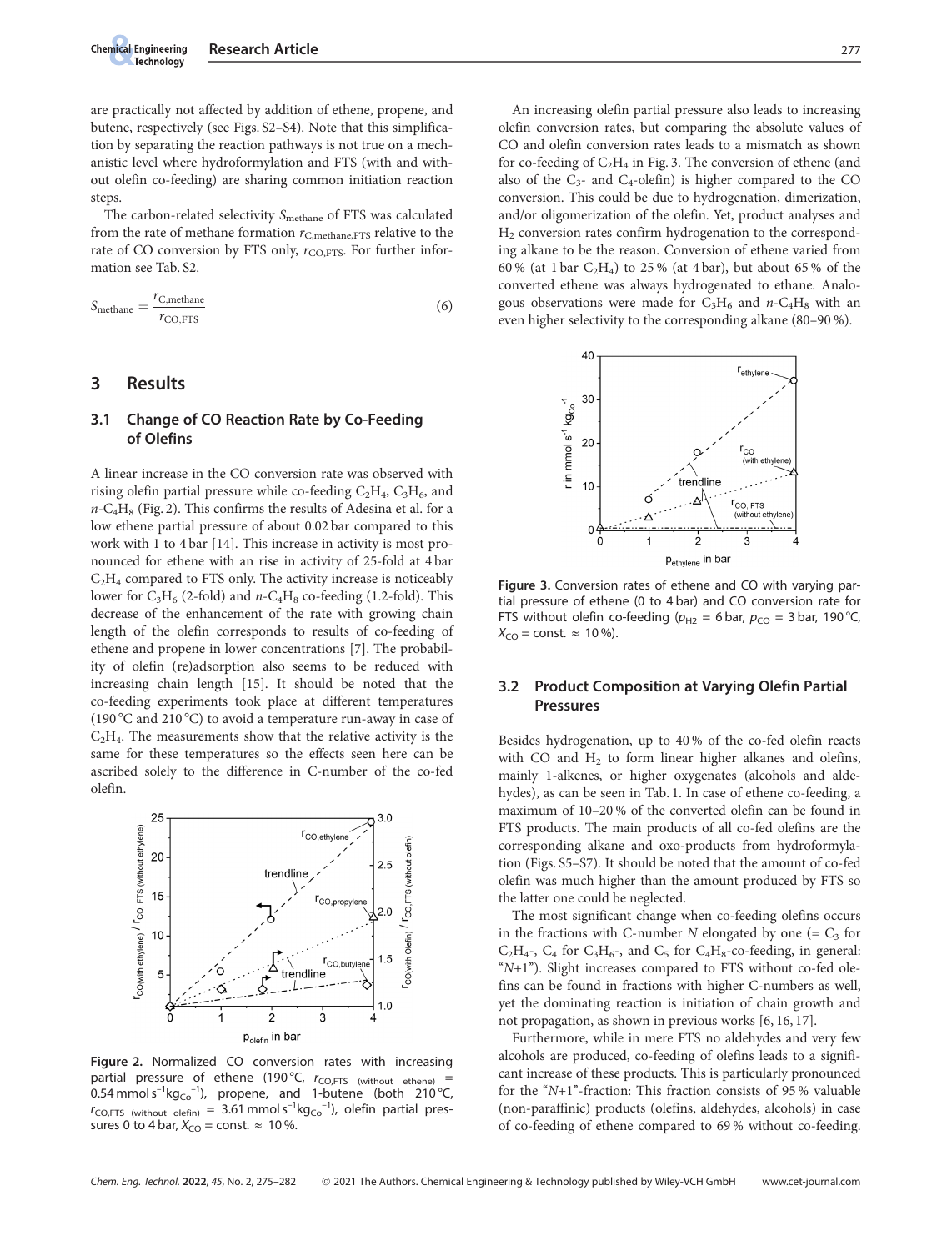Table 1. Relative increase of mass fractions of products with different carbon numbers for olefin co-feeding compared to mere FTS, i.e., without olefin addition, and composition of these fractions ( $p_{\text{olefin}} = 2$  bar,  $p_{\text{H2}} = 6$  bar,  $p_{\text{CO}} = 3$  bar, 210 °C,  $X_{\text{CO}} = \text{const.} \approx$ 10 %).

| $C$ -number $N$                          | $\sqrt{2}$       | 3              | $\overline{4}$   | 5                | 6                | 7                | 8                |
|------------------------------------------|------------------|----------------|------------------|------------------|------------------|------------------|------------------|
| Without co-fed olefin (mere FTS)         |                  |                |                  |                  |                  |                  |                  |
| Alkanes [%]                              | 68               | 31             | 37               | 38               | 42               | 50               | 63               |
| Olefins [%]                              | 12               | 58             | 49               | 47               | 43               | 32               | 19               |
| Alcohols [%]                             | 20               | 9              | 14               | 15               | 15               | 18               | 18               |
| Aldehydes [%]                            | $\boldsymbol{0}$ | $\overline{2}$ | $\boldsymbol{0}$ | $\boldsymbol{0}$ | $\boldsymbol{0}$ | $\boldsymbol{0}$ | $\boldsymbol{0}$ |
| Ethene co-feeding                        |                  |                |                  |                  |                  |                  |                  |
| Increase rel. mere FTS <sup>a)</sup> [%] |                  | 66             | 6                | $\overline{4}$   | 6                | $\,4$            | 3                |
| Alkanes [%]                              |                  | 5              | 20               | 20               | 38               | 35               | 29               |
| Olefins [%]                              |                  | 22             | 77               | 79               | 60               | 63               | 69               |
| Alcohols [%]                             |                  | 37             | $\overline{2}$   | $\mathbf{1}$     | $\overline{c}$   | 2                | $\overline{2}$   |
| Aldehydes [%]                            |                  | 36             | $\mathbf 1$      | $\boldsymbol{0}$ | $\boldsymbol{0}$ | $\boldsymbol{0}$ | $\boldsymbol{0}$ |
| Propene co-feeding                       |                  |                |                  |                  |                  |                  |                  |
| Increase rel. mere FTS <sup>a)</sup> [%] | $-3$             |                | 18               | 3                | $\overline{c}$   | $\sqrt{2}$       | $\mathbf{1}$     |
| Alkanes [%]                              | 50               |                | $11\,$           | 37               | 31               | 46               | 40               |
| Olefins [%]                              | 18               |                | 17               | 55               | 41               | 29               | 25               |
| Alcohols [%]                             | 32               |                | 59               | 8                | 28               | 25               | 35               |
| Aldehydes [%]                            | $\boldsymbol{0}$ |                | 13               | $\boldsymbol{0}$ | $\boldsymbol{0}$ | $\boldsymbol{0}$ | $\boldsymbol{0}$ |
| 1-Butene co-feeding                      |                  |                |                  |                  |                  |                  |                  |
| Increase rel. mere FTS <sup>a)</sup> [%] | $-3$             | $-7$           |                  | 11               | $\mathfrak{Z}$   | $\sqrt{2}$       | $\overline{c}$   |
| Alkanes [%]                              | 37               | 19             |                  | 10               | 23               | 25               | 39               |
| Olefins [%]                              | 38               | 70             |                  | 25               | 55               | 50               | 38               |
| Alcohols [%]                             | 25               | 7              |                  | 50               | 22               | 25               | 23               |
| Aldehydes [%]                            | $\boldsymbol{0}$ | $\overline{4}$ |                  | 15               | $\mathbf 0$      | $\boldsymbol{0}$ | $\boldsymbol{0}$ |

a) "Increase relative to mere FTS" means the additional amount of carbon found in a product fraction with C-number N compared to the case of FTS without olefin addition. For example; for ethene co-feeding, the amount of carbon found as  $C_3$ -species is 66% higher compared to FTS without ethene addition. Note that the CO conversion was always kept constant (10 %) by respective variation of residence time. Nevertheless, the overall amount of the produced carbon species (HCs, oxoproducts) is always higher for olefin addition due to chain growth of the co-fed olefin to higher HCs by participation in the FTS, hydroformylation to aldehydes and alcohols by subsequent hydrogenation.

For propene and butene, the respective values are 89 % and 90 %, respectively, compared to 63 % and 62 % without olefin addition. Hence, not only the FTS reaction mechanism is active but also hydroformylation of the co-fed olefins to alcohols and aldehydes takes place, as already stated by Anderson for ethene co-feeding in Co-catalyzed FTS [18].

For  $C_{4-}$  and  $C_{5}$ -alcohols and aldehydes linear as well as the branched isomers were found (iso-butanol/iso-butanal, 2-methyl-1-butanol, 2-methyl-1-butanal). Interestingly, even with changing reaction conditions, the ratio of linear-to-branched isomers is always constant (Tab. S3), indicating that regioselectivity mostly depends on the catalyst. Similar effects were studied for other solid catalysts and a variety of reactions [19].

Since the main effect takes place in the product fraction N+1 only these fractions are considered further in this work. In Figs. 4 and 5, the composition of the  $C_3$ and C4-fractions when adding different amounts of  $C_2H_4$  and  $C_3H_6$  to the FTS is shown. The addition of  $C_4H_8$  hereby gives results analogous to  $C_3H_6$  co-feeding and therefore is not mentioned here.

The addition of olefins leads to a highly decreased share of alkanes and olefins in the N+1-fraction compared to FTS only. This is not the result of reduced production rates of those components but originates from the enhanced synthesis rate of the corresponding oxo-products. This effect is more visible for ethene co-feeding with an increase in C-mass of the  $C_3$ -fraction of 66 % compared to FTS only (Tab. 1) than for propene and 1-butene (18 wt<sub>C</sub>% increase in  $C_4$ -fraction and 11 wt<sub>C</sub>% increase in  $C_5$ -fraction).

In general, tendencies of the change of the composition in the  $N+1$ -fraction are similar for all three olefins (Figs. 4 and 5). While the fraction of produced alkanes and olefins remains fairly unchanged, an increase in olefin pressure leads to a higher aldehyde content at the expense of the alcohol. The increasing  $H_2$  conversion for higher olefin partial pressure leads to a lower concentration of  $H<sub>2</sub>$  (Tab. 2). While the aldehyde is the primary product of hydroformylation, the corresponding alcohol results from subsequent aldehyde hydrogenation. A lower  $H_2$  concentration thus reduces hydrogenation, shifting the product composition to the aldehyde.

This effect is more pronounced for ethene co-feeding than for longer olefins. While propene addition leads to a decrease of butanol content in the C<sub>4</sub>-fraction, 60 % at 1 bar  $C_3H_6$  to 54 % at 4 bar (Fig. 5), equal

amounts of ethene result in a change of the alcohol content in the  $C_3$ -fraction from 40% to almost 0% (Fig. 4). An explanation is the difference in temperature. Due to the high reactivity of  $C_2H_4$  those experiments were carried out at 190 °C, while propene co-feeding took place at 210 °C. Roelen also stated that higher temperatures lead to aldehydes and lower ones to alcohols as preferred products of hydroformylation [10].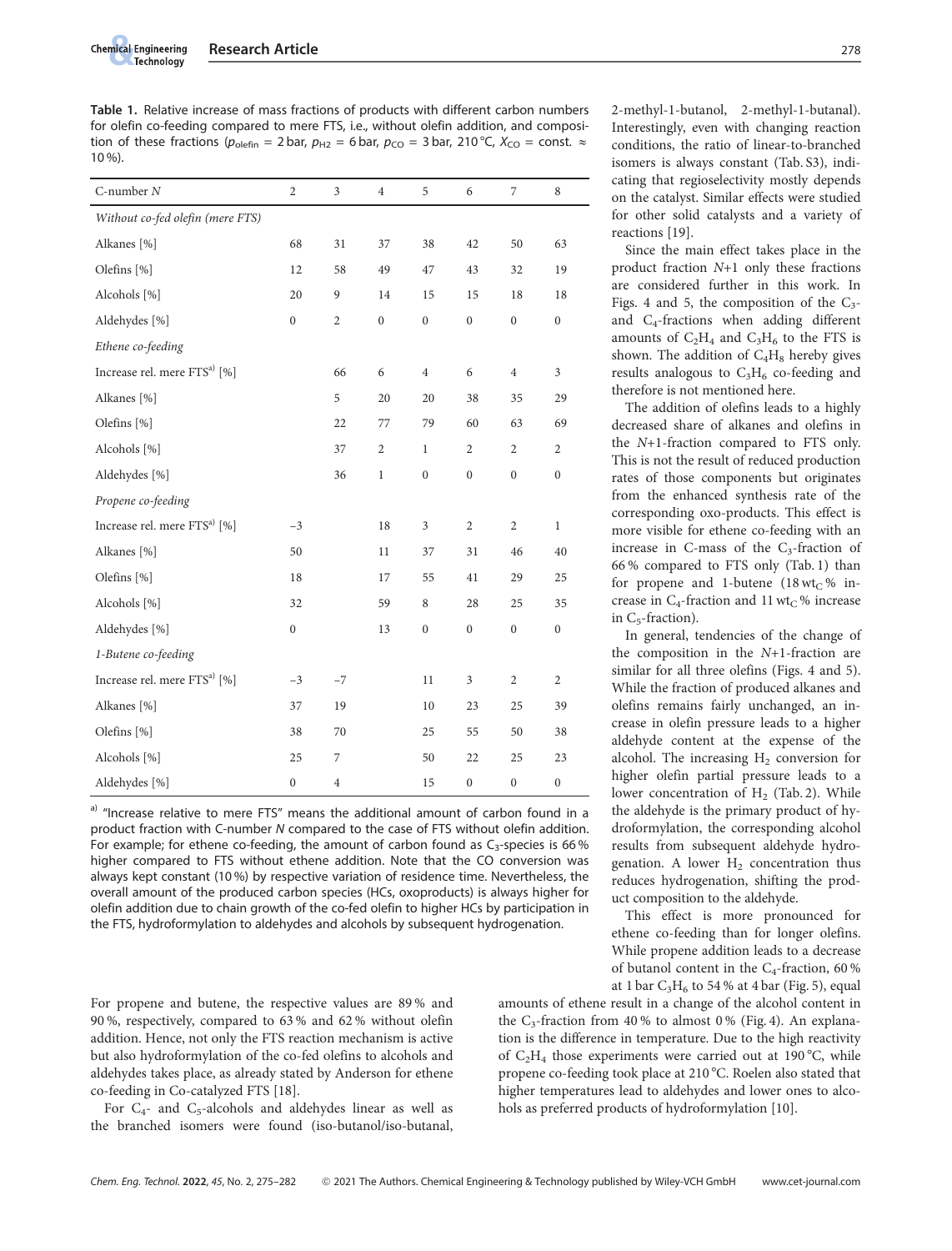

Figure 4. Composition of  $C_3$ -fraction for a partial pressure of ethene from 0 to 4 bar ( $p_{H2}$  = 6 bar,  $p_{CO}$  = 3 bar, 190 °C,  $X_{\text{CO}}$  = const.  $\approx 10\%$ ).



Figure 5. Composition of  $C_4$ -fraction for a partial pressure of propene from 0 to 4 bar ( $p_{H2}$  = 6 bar,  $p_{CO}$  = 3 bar, 210 °C,  $X_{\text{CO}} = \text{const.} \approx 10\%$ ).

Table 2. Conversion of olefin and  $H<sub>2</sub>$  at olefin partial pressures from 1 to 4 bar ( $p_{H2}$  = 6 bar,  $p_{CO}$  = 3 bar,  $T_{\text{reaction}}$  = 190 °C for  $C_2H_4$  and 210 °C for  $C_3H_6/C_4H_8$ ),  $X_{CO}$  = const.  $\approx$  10 %.

| $p_{\rm olef}$ [bar]      | 1  | 2  | $\overline{4}$ |  |
|---------------------------|----|----|----------------|--|
| Ethene co-feeding         |    |    |                |  |
| $X_{\text{ethene}}$ [%]   | 62 | 42 | 26             |  |
| $X_{H2}$ [%]              | 16 | 19 | 27             |  |
| Propene co-feeding        |    |    |                |  |
| $X_{\text{propene}} [\%]$ | 9  | 11 | 8              |  |
| $X_{H2}$ [%]              | 14 | 21 | 27             |  |
| 1-Butene co-feeding       |    |    |                |  |
| $X_{1\text{-}butene}$ [%] | 6  | 8  | 8              |  |
| $X_{H2}$ [%]              | 14 | 14 | 15             |  |

Besides small amounts of olefin that can be found when co-feeding ethene, all experiments with co-feeding of an olefin (with carbon number N) clearly show that the olefin is practically only converted to the corresponding paraffin by hydrogenation or to oxo-products (mainly with carbon number N+1) by hydroformylation (see Figs. S5–S7).

#### 3.3 Product Composition at Varying H<sub>2</sub> Partial Pressure

As stated before, the most dominant reaction of the co-fed olefins is the undesirable hydrogenation to the corresponding alkanes. Past studies therefore tried to avoid hydrogenation by keeping either the  $C_2H_4$  content low or by reducing the  $H_2$ pressure  $[14, 20]$ . Thus, a variation of the  $H<sub>2</sub>$  pressure was carried out in order to suppress hydrogenation by a lack of  $H<sub>2</sub>$ . In case of  $C_3H_6$  and  $n-C_4H_8$  co-feeding, it was not possible to reduce the selectivity of hydrogenation to less than 70 % (Fig. 6). In case of ethene, hydrogenation could significantly be reduced from 70 % to 50 % at low H<sub>2</sub> pressures where a high or even full conversion of  $H_2$  was reached at the end of the catalyst bed. Hence, 50 % of the (converted) co-fed ethene reacts to valuable compounds such as alcohols or aldehydes at best. A further decrease of the  $H_2$  pressure is then not possible without risking catalyst deactivation by carbonaceous deposits due to lack of H<sub>2</sub>.



Figure 6. Quantity of hydrogenated olefin in relation to the amount of olefin converted in total at varying  $H_2$  partial pressures from 1 to 6 bar ( $p_{\text{olefin}} = 2$  bar,  $p_{\text{CO}} = 3$  bar, 210 °C  $X_{\text{CO}} = \text{const.} \approx 10\%$ ).

Furthermore the compositions of the N+1-fractions were investigated at varied  $H_2$  partial pressures. Fig. 7 presents the change of the  $C_3$ -fraction at  $C_2H_4$  co-feeding. The results for  $C_3H_6$  and  $n$ - $C_4H_8$  are analogous and not displayed here. Within the  $C_3$ -fraction, an increasing  $H_2$  pressure leads to a slightly rising share of propane at the expense of propene (Fig. 7). This is due to the increased rate of hydrogenation of  $C_3H_6$  at higher  $H<sub>2</sub>$  partial pressures. A more significant effect is seen for the oxo-products propanol and propanal. At less than 2 bar H2 partial pressure the share of propanal is 90 %, but this changes with increasing  $H_2$  pressure until at 6 bar there are equal amounts of both. As already mentioned, the aldehyde is the primary product of hydroformylation and hydrogenation to the alcohol strongly depends on  $H_2$ .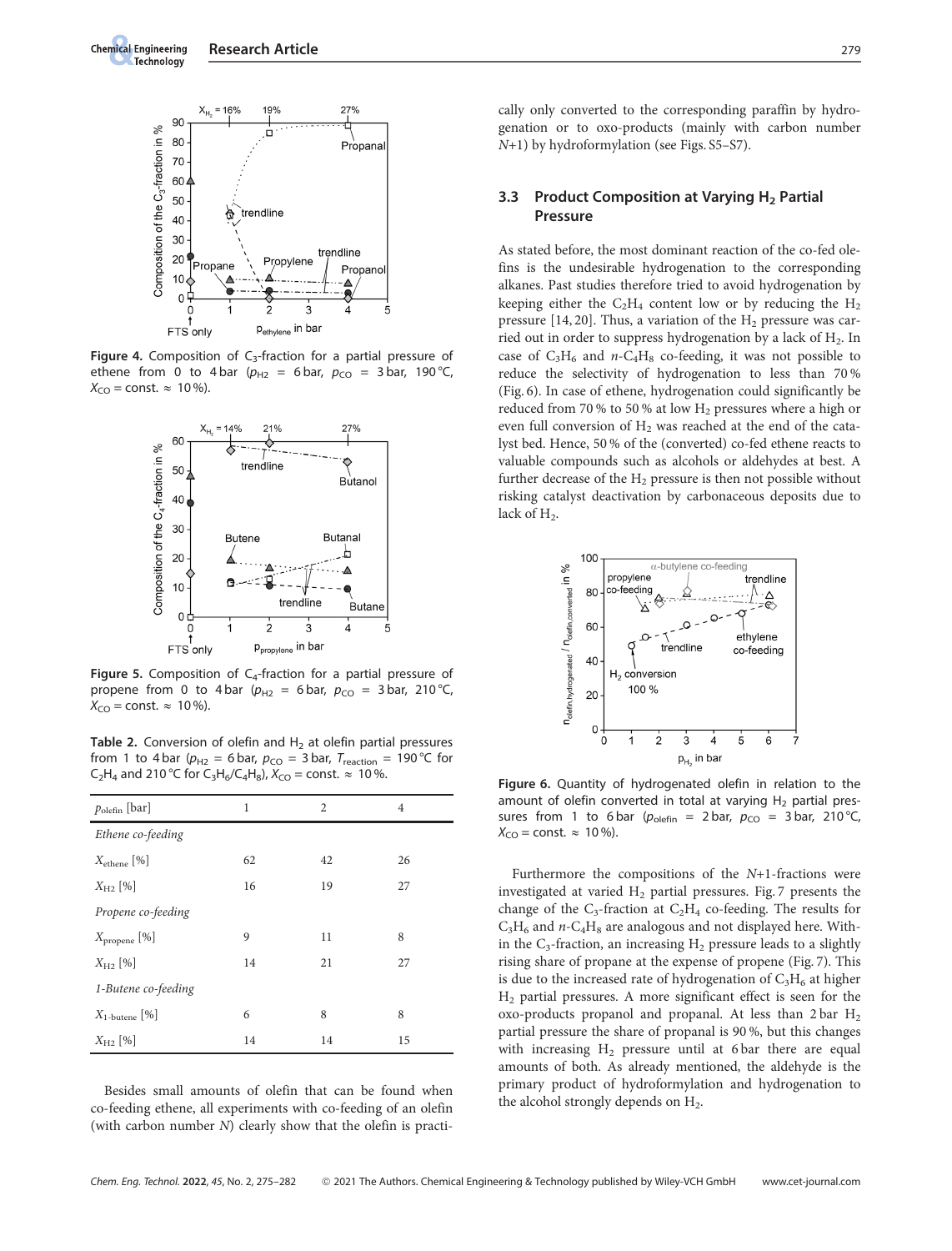

Figure 7. Composition of  $C_3$ -fraction at ethene co-feeding at varying partial pressure of H<sub>2</sub> from 1 to 6 bar ( $p_{CO}$  = 3 bar,  $p_{\text{ethene}} = 2 \text{ bar}$ , 210 °C,  $X_{\text{CO}} = \text{const.} \approx 10 \text{ %}.$ 

#### 3.4 Variation of Reaction Temperature

The effect of temperature on FTS, hydroformylation, and hydrogenation was studied in a range from 170 to 210 °C. Due to its high reactivity compared to propene and butene, ethene was used as co-feed. The reaction rates of ethene and CO are indicated in Fig. 8. The rate of CO was split into the amount of consumed by FTS and by reaction with  $C_2H_4$ . As expected, the rates strongly increase with temperature. Compared to CO consumed by reaction with ethene (and  $H_2$ ) the FT reaction (reaction of CO and  $H_2$ ; rate  $r_{\text{CO}:\text{FTS}}$ ) can be neglected and is below the detection threshold at temperatures below 190 °C.



Figure 8. Influence of temperature on reaction rates (logarithmic scale) of ethene (r<sub>ethylene</sub>), of CO consumed by reaction with ethene by FTS (reaction of C<sub>2</sub>H<sub>4</sub> with CO and H<sub>2</sub>; rate  $r_{\text{CO,ethylene}}$ ), and of CO consumed by mere FTS (reaction of CO only with  $H_2$ ;  $r_{\text{CO,FTS}}$ ). Dashed line represents rate of overall CO consumption  $(r_{CO,overall} = r_{CO,ethene} + r_{CO,FTS})$  (conditions:  $p_{ethene} = 2 \text{ bar}$ ,  $p_{H2} = 6$  bar,  $p_{CO} = 3$  bar,  $X_{CO} = \text{const.} \approx 10$ %).

The composition of the  $C_3$ -fraction at different temperatures is illustrated in Fig. 9. While a decrease of temperature almost has no effect on the share of propane in the  $C_3$ -fraction and only leads to a slight decline in propene, the effect on propanol and propanal is significant. While at  $210\,^{\circ}\mathrm{C}$  the oxygenated



Figure 9. Composition of the  $C_3$ -fraction at ethene co-feeding for a temperature range of 170 to 210 °C ( $p_{\text{ethene}} = 2 \text{bar}$  $p_{H2} = 6$  bar,  $p_{CO} = 3$  bar,  $X_{CO} = \text{const.} \approx 10\%$ ).

compounds consist primarily of propanol (75 %) and only 25 % propanal, these values invert at lower temperatures, and at 170 °C the aldehyde accounts for 75 % of the oxo-products. This matches the results of Roelen who described a certain "critical" temperature (100-140 °C for a Co-catalyst on kieselgur). Below this temperature, carbonyl compounds are preferred while above alcohols become predominant [10].

The selectivity for hydrogenation of  $C_2H_4$  remains fairly constant at 70 % for temperatures between 180 and 210 °C but drops significantly to 62% at 170 °C (Fig. 10). Hence, hydrogenation at lower temperatures is less favored than hydroformylation and thus a possibility to reduce the undesirable alkane production to a certain extent.



Figure 10. Quantity of hydrogenated ethene in relation to the amount of ethene converted in total in a temperature range of 170 to 210 °C ( $p_{\text{ethene}} = 2 \text{ bar}$ ,  $p_{H2} = 6 \text{ bar}$ ,  $p_{CO} = 3 \text{ bar}$ ,  $X_{\text{CO}} = \text{const.} \approx 10\%$ ).

# 4 Conclusion

Co-feeding of ethene, propene, and 1-butene leads to a strong increase of the CO reaction rate. This effect is most visible at ethene co-feeding and significantly decreases with increasing chain length of the co-fed olefin. For co-feeding olefins, several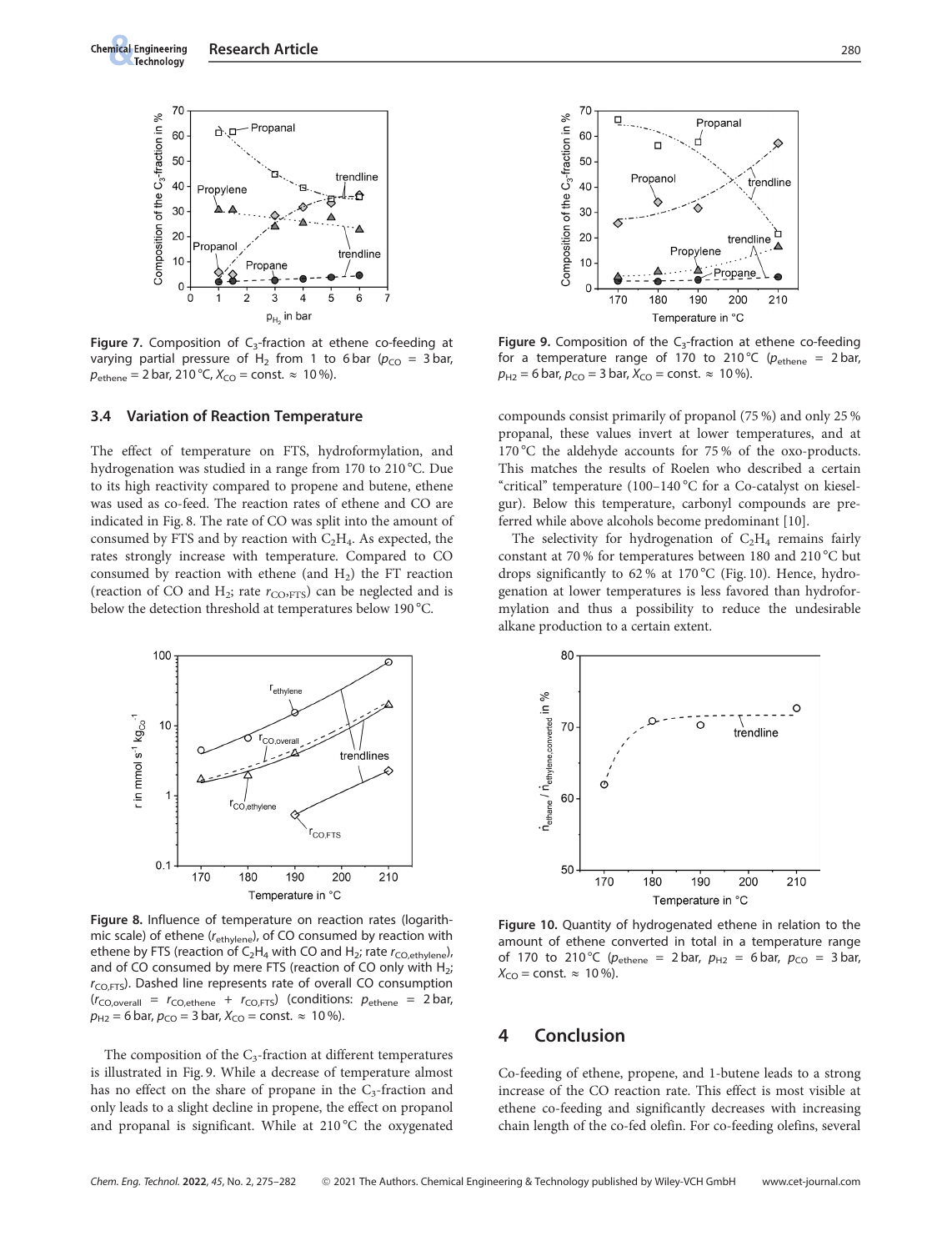reactions were observed. The most dominant reaction is the hydrogenation of the olefin and makes up 50–90 % of the converted olefin. The second main reaction is hydroformylation of the olefin to oxo-products elongated by only one carbon atom, which makes up 10–40 % of the converted olefin. This leads to a high selectivity for short-chained alcohols and aldehydes. The remaining, small share of converted olefin seems to function as a chain initiator for common FTS reactions. This results in elongation of the co-fed olefin by one or more carbon atoms whereby chain growth follows the common Anderson-Schulz-Flory distribution for FTS.

A decrease of the  $H_2$  pressure leads to a shift from alcohols to aldehydes. Raising the partial pressure of the co-fed olefins also leads to a shift of the oxygenated products to aldehydes as well as to an increased conversion of  $H<sub>2</sub>$  by hydrogenation of the olefin. The reason for the shift within the oxo-products is probably in both cases a lack of  $H_2$  needed for the aldehyde hydrogenation to the alcohol.

Temperatures above 200 °C favor the formation of the alcohol whereas lower temperatures lead to the aldehyde as favored product.

The selectivity for olefin hydrogenation seems, especially for  $C_2H_4$ , to depend on the  $H_2$  partial pressure and temperature. A reduction of the  $H_2$  partial pressure leads to a decrease in ethane selectivity as well. Yet even at low  $H_2$  pressures resulting in full conversion of  $H_2$  at the end of the catalyst bed, a reduction of the ethane selectivity below 50 % was not possible. Further studies should consider a catalyst screening to achieve higher selectivities for hydroformylation or FTS, depending on whether olefins or oxygenated compounds are the preferred product and reduce the share of olefin hydrogenation.

# Supporting Information

Supporting Information for this article can be found under DOI: https://doi.org/10.1002/ceat.202100488. This section includes an additional reference to primary literature relevant for this research [21].

# Acknowledgment

The authors thank Evonik Performance Materials GmbH for financial support. Open access funding enabled and organized by Projekt DEAL.

The authors have declared no conflict of interest.

# Symbols used

| d             | [m]                               | diameter                        |
|---------------|-----------------------------------|---------------------------------|
| m             | [kg]                              | mass                            |
| $\dot{m}$     | [ $\text{kg s}^{-1}$ ]            | mass flow                       |
| MB            | $[-]$                             | conversion-related mass balance |
| N             | $ - $                             | carbon number                   |
| $\dot{n}$     | $\lceil \text{mol s}^{-1} \rceil$ | molar flow                      |
| $\mathcal{P}$ | [Pa]                              | partial pressure                |

| r  | $\rm [mol\,s^{-1}kg_{Co}^{-1}]$ | reaction rate |
|----|---------------------------------|---------------|
| S. | $ - $                           | selectivity   |
| T  | [°C, K]                         | temperature   |
| Ϋ́ | $[m^3s^{-1}]$                   | volume flow   |
| X  | $ - $                           | conversion    |

#### Greek letter

 $\tau$  [kg<sub>Co</sub>s m<sup>-3</sup>] modified residence time

Sub- and superscripts

|     | carbon |
|-----|--------|
| C.O | cobalt |

| compound i |  |
|------------|--|
|            |  |

p particle

#### **Abbreviations**

| СT          | cold trap                              |
|-------------|----------------------------------------|
| <b>FTS</b>  | Fischer-Tropsch synthesis              |
| GC          | gas chromatography                     |
| HС          | hydrocarbon                            |
| <b>HPLC</b> | high-performance liquid chromatography |
| TOS         | time-on-stream                         |

# References

- [1] H. Schulz, Top. Catal. 2003, 26 (1–4), 73–85. DOI: https:// doi.org/10.1023/B:TOCA.0000012988.86378.21
- F. Fischer, H. Tropsch, Brennst.-Chem. 1923, 4, 276–285.
- [3] P. Kaiser, R. B. Unde, C. Kern, A. Jess, Chem. Ing. Tech. 2013, 85 (4), 489–499. DOI: https://doi.org/10.1002/ cite.201200179
- [4] H. Schulz, M. Claeys, Appl. Catal., A 1999, 186, 71–90. DOI: https://doi.org/10.1016/S0926-860X(99)00165-9
- [5] H. Schulz, B. R. Rao, M. Elstner, Erdoel Erdgas Kohle 1970, 23, 651–655.
- [6] R. Snel, R. L. Espinoza, J. Mol. Catal. 1987, 43 (2), 237–247. DOI: https://doi.org/10.1016/0304-5102(87)87011-6
- [7] R. Snel, R. L. Espinoza, J. Mol. Catal. 1989, 54 (1), 103–117. DOI: https://doi.org/10.1016/0304-5102(89)80143-9
- [8] Y. Zhang, Y. Yao, J. Shen, J. Chang, J. Gorimbo, X. Liu, D. Hildebrandt, Fuel 2021, 302, 121146. DOI: https:// doi.org/10.1016/j.fuel.2021.121146
- [9] l. Zhou, J. Gao, X. Hao, Y. Yang, Y. Li, Reactions 2021, 2, 161–174. DOI: https://doi.org/10.3390/reactions2020012
- [10] O. Roelen, *German Patent 2 327 066*, 1943.
- [11] Chemical Technology (Eds: A. Jess, P. Wasserscheid), 2nd ed., Wiley-VCH, Weinheim 2020.
- [12] D. Schroeder, Herstellung kurz- und mittelkettiger Olefine durch Fischer-Tropsch-Synthese, Ph.D. Thesis (submitted), University of Bayreuth, 2021.
- [13] D. Schröder, J. Thiessen, A. Jess, J. Scholz, Catal. Sci. Technol. 2020, 10 (2), 475–483. DOI: https://doi.org/10.1039/ c9cy02022e
- [14] A. A. Adesina, R. R. Hudgins, P. L. Silveston, Appl. Catal. 1990, 62 (1), 295–308. DOI: https://doi.org/10.1016/ S0166-9834(00)82253-8